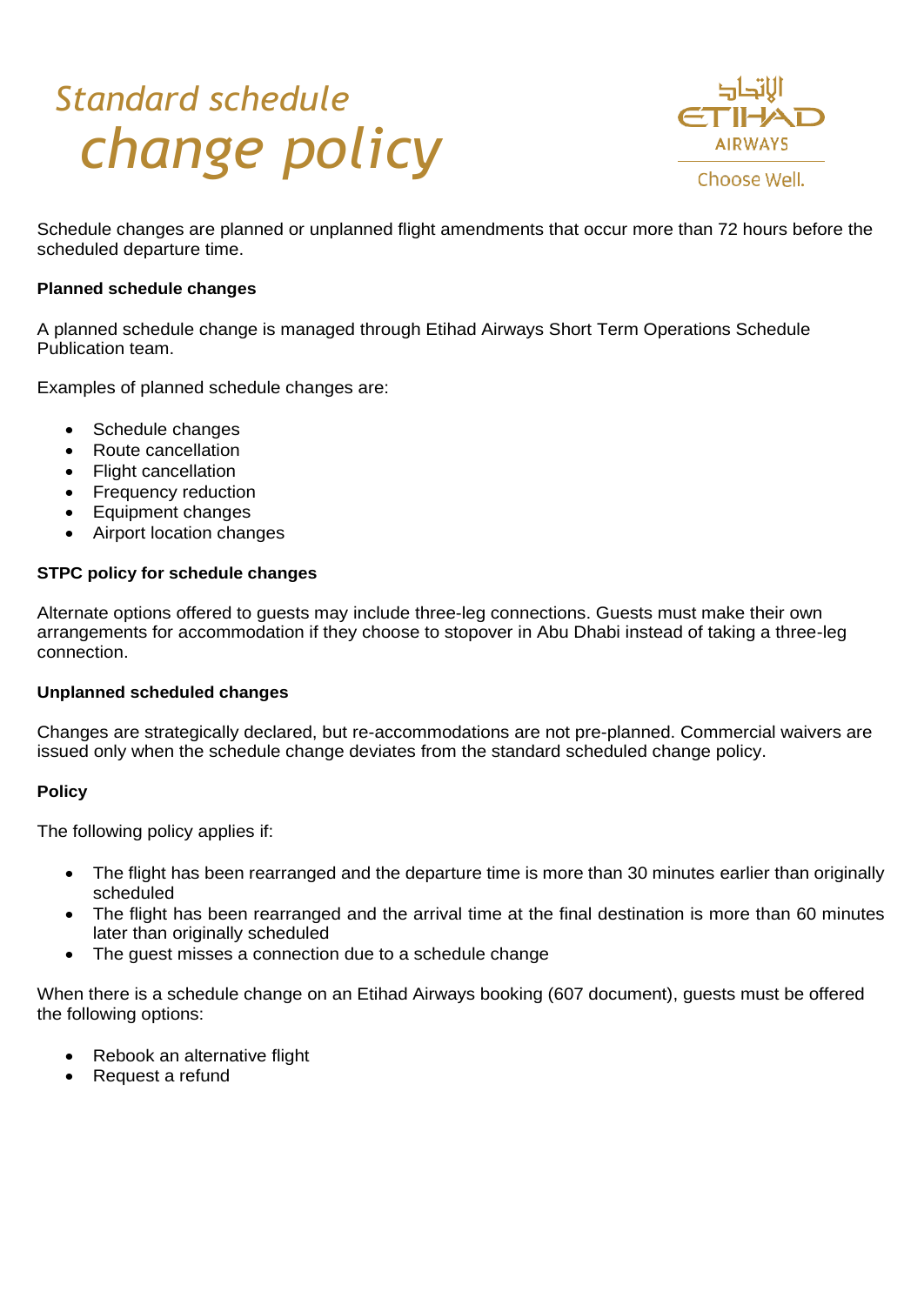## **Rebooking policy**

For itineraries issued on an Etihad (607) ticket, rebook the cities shown on the ticket (entire O&D) using any one of the below options:

- a) Rebook on another EY operated flight
- b) Rebook on another EY and EY\* codeshare
- c) Rebook on another EY and Interline (OAL) flight (ref to respective Commercial Waiver policy)

## **Terms and conditions:**

- 1) Rebooking must be done on the same RBD or lowest available RBD in the same cabin on which the guest was originally booked without additional charges
- 2) All re-bookings or re-accommodations are subject to seat availability on flights and must be done within seven days of the original flight date.
- 3) For option **a),** guests can be either booked to the same destination or the closest airport within the same country/region on the EY-operated network. When a guest accepts a rerouting to an alternate airport, the guest will need to make their own travel arrangements. No hotel accommodation, air transfer or surface transportation will be provided in between the alternate airport and the guest's final destination. For example: AUH - LHR flight rebooked to AUH - MAN due to bad weather, the guest must make arrangements for travel to/from LHR
- 4) Any reissuance fees associated to the date change or rerouting shall be waived for the first instance only. For any subsequent changes, the fare rules be applied. However, the waiver policy may be applied for any additional changes which may occur due to non-recommencement of operations at the affected airport.
- 5) If rebooked within **60 days** of the schedule change notification, the ticket is reissued without any charges. If rebooked more than **60 days** after the schedule change notification and the original class ofbooking isnot available, reissue theticket charging thefare difference asperfarerule.No change penalty or service fee (GSF) applies.
- 6) Options **b)** and c) are not applicable to ID/ AD/FOC and redemption bookings
- 7) For guests holding separate documents, rebook the guest at the earliest opportunity on an Etihad airways flight or partner carrier in the same RBD or lowest available RBD in the same cabin in which the guest was originally booked only for the portion of journey mentioned on the Etihad ticket without additional charge.
- 8) Impacted tickets must be involuntarily reissued with the following remark in the endorsement box/PNR indicating the reason:
	- **i.** Tickets reissued within 48 hours of flight departure **INVOL - EY123 FLT CANCELLATION**
	- **ii.** Tickets reissued outside of 48 hours of flight departure **SKCHG - EY123 SKD CHANGE** Note: the underlined text can be updated as per the situation
- 9) For schedule changes communicated by the Short Term Operations schedule publication team and automatically updated in the PNR, waivers are not required to be filed through WRS.
- 10) If a ticket issued is on an Etihad Airways document, Etihad allows agencies to reissue due to schedule change.
- 11) If agency/ticketing offices use the "schedule change" option for non-schedule change cases, applicable fees and charges will be charged to agency/ticketing office through ADM/E&O.
- 12) For guests who hold waitlist reservations or haven't purchase a ticket, rebook onto another Etihad Airways flight in any available booking class. The fare for the new booking will apply.
- 13) For airspace closure scenarios, guest may be given the option of a refund or wait until the airspace opens and rebook accordingly.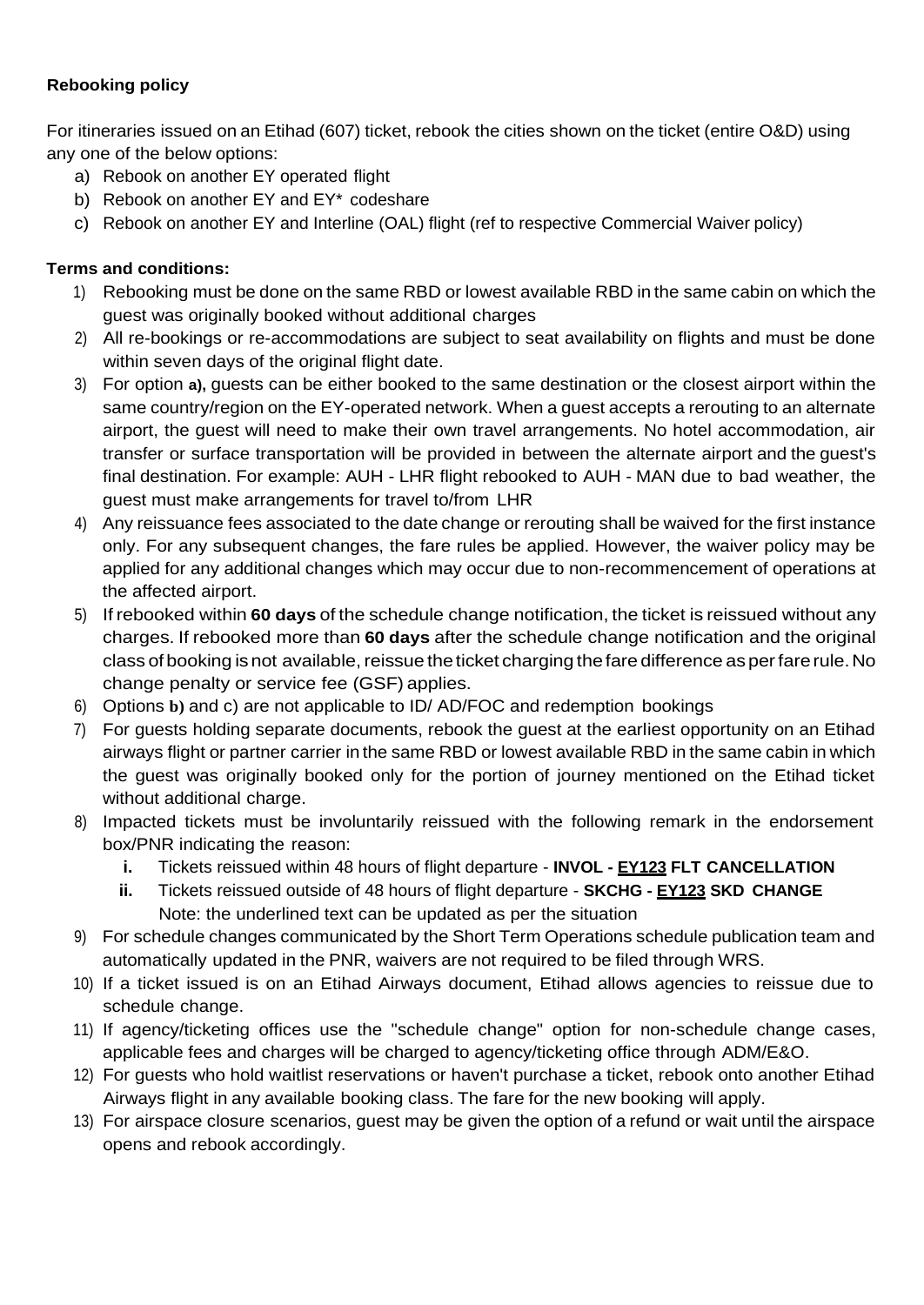## **Refund policy**

You can offer a refund subject to whether the ticket has been fully or partially used, or completely un-used.

- 1) **For completely unused tickets:** refund the entire amount including all taxes (for exceptions refer the table on point **7),** fees and surcharges. A refund is permitted free of charge as long as there are travel segments which fall within the impacted period.
- 2) **For partially used tickets (return fare):** refund the unused portion of the ticket with no penalty or administration fee along with the unusedtaxes.
- 3) **For partially used tickets (through fare):** if the guest has utilized only one leg of the journey, refund the unused portion of the ticket calculated on a pro-rate basis plus the unused taxes.
- 4) Unused/unfulfilled ancillary EMDs must be refunded.
- 5) A Global Service Fee (GSF) or OB fee is non-refundable
- 6) Guests may contact their booking office through which the original ticket was purchased to process the refund.
- 7) A few examples of non-refundable after sales government taxes are listed below:

| Country               | Tax<br>Code    | <b>Remarks</b>                                                                                                                                                                                                                                                                                                                                                                                                                                                                                                                                                                                               |
|-----------------------|----------------|--------------------------------------------------------------------------------------------------------------------------------------------------------------------------------------------------------------------------------------------------------------------------------------------------------------------------------------------------------------------------------------------------------------------------------------------------------------------------------------------------------------------------------------------------------------------------------------------------------------|
| Egypt                 | XL             | Non-refundable after ticket issuance                                                                                                                                                                                                                                                                                                                                                                                                                                                                                                                                                                         |
| Saudi Arabia          | E <sub>3</sub> | Non-refundable after ticket issuance                                                                                                                                                                                                                                                                                                                                                                                                                                                                                                                                                                         |
| Philippines           | <b>PH</b>      | Non-refundable after 30 days of ticket issuance, but it can be refunded<br>while applying C24                                                                                                                                                                                                                                                                                                                                                                                                                                                                                                                |
| US                    | XF             | Non-refundable for non-refundable fares, but it can be refunded while<br>applying C24                                                                                                                                                                                                                                                                                                                                                                                                                                                                                                                        |
| Lebanon               | YL             | Non-refundable, but it can be refunded while using C24                                                                                                                                                                                                                                                                                                                                                                                                                                                                                                                                                       |
| India                 | K <sub>3</sub> | K3 tax to be refunded if the request is made within the financial year cut off<br>dates. Financial year is on/after 01April of a given year to on/before<br>31 March of the following year. The refund cut off will be 31 August of the<br>same year as the end of the financial year in March. This is applicable for<br>involuntary refunds and refunds to the Travel Bank as well.<br>E.g.: For tickets issued during the financial year 01 April 2019 - 31 March 2020,<br>K3 tax refund will be allowed till 31 Aug 2020. Post this date, K3 will be<br>retained by the system while processing refunds. |
| India                 | N7             | Non-refundable after ticket issuance                                                                                                                                                                                                                                                                                                                                                                                                                                                                                                                                                                         |
| Pakistan              | N <sub>9</sub> | Non-refundable after ticket issuance                                                                                                                                                                                                                                                                                                                                                                                                                                                                                                                                                                         |
| Jordan                | 07             | Non-refundable after ticket issuance                                                                                                                                                                                                                                                                                                                                                                                                                                                                                                                                                                         |
| Dominican<br>Republic | L <sub>8</sub> | Non-refundable after ticket issuance                                                                                                                                                                                                                                                                                                                                                                                                                                                                                                                                                                         |